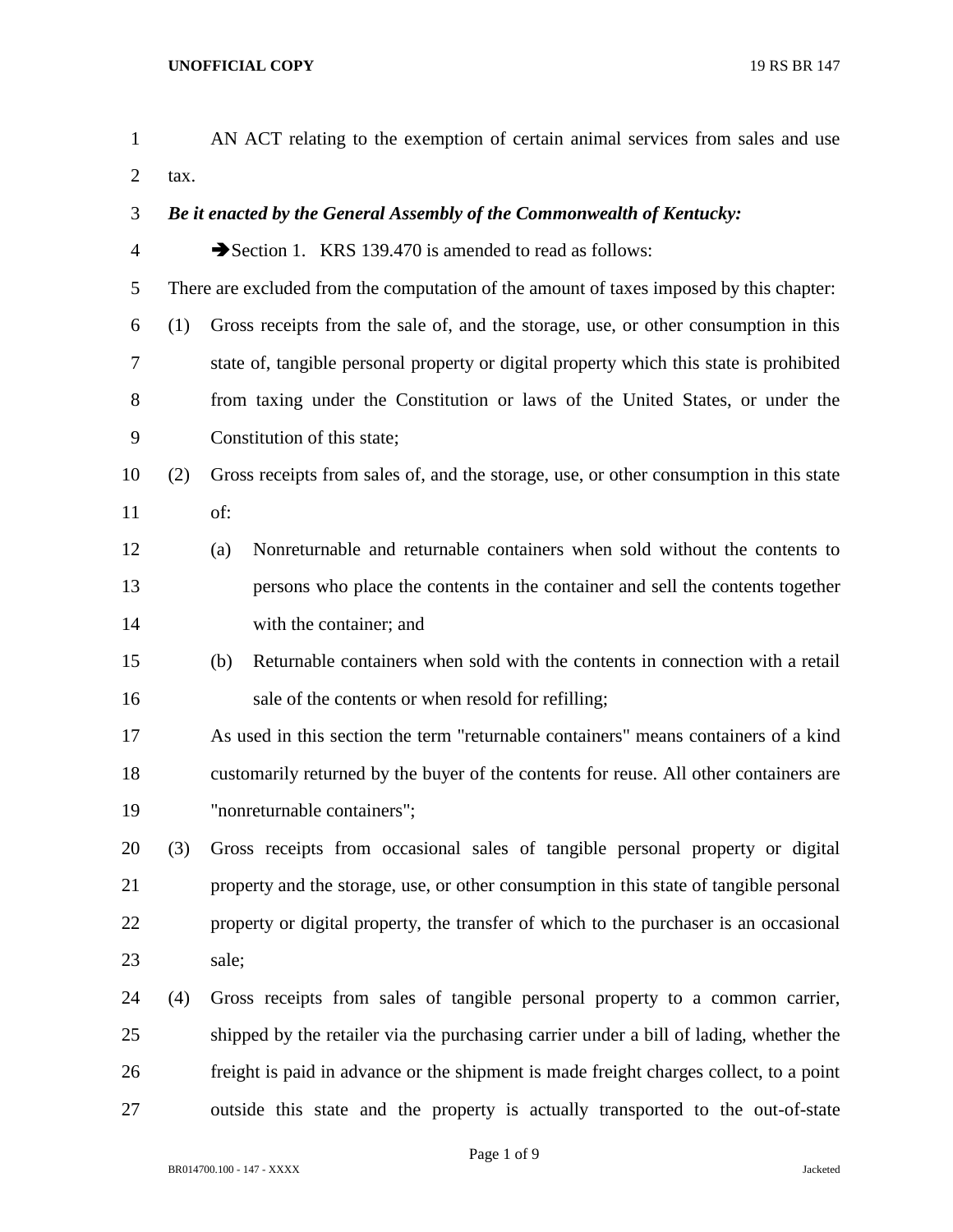## **UNOFFICIAL COPY** 19 RS BR 147

 destination for use by the carrier in the conduct of its business as a common carrier; (5) Gross receipts from sales of tangible personal property sold through coin-operated bulk vending machines, if the sale amounts to fifty cents (\$0.50) or less, if the retailer is primarily engaged in making the sales and maintains records satisfactory to the department. As used in this subsection, "bulk vending machine" means a vending machine containing unsorted merchandise which, upon insertion of a coin, dispenses the same in approximately equal portions, at random and without selection by the customer;

 (6) Gross receipts from sales to any cabinet, department, bureau, commission, board, or other statutory or constitutional agency of the state and gross receipts from sales to counties, cities, or special districts as defined in KRS 65.005. This exemption shall apply only to purchases of tangible personal property, digital property, or services for use solely in the government function. A purchaser not qualifying as a governmental agency or unit shall not be entitled to the exemption even though the purchaser may be the recipient of public funds or grants;

- (7) (a) Gross receipts from the sale of sewer services, water, and fuel to Kentucky residents for use in heating, water heating, cooking, lighting, and other residential uses. As used in this subsection, "fuel" shall include but not be 19 limited to natural gas, electricity, fuel oil, bottled gas, coal, coke, and wood. Determinations of eligibility for the exemption shall be made by the department;
- (b) In making the determinations of eligibility, the department shall exempt from taxation all gross receipts derived from sales:
- 1. Classified as "residential" by a utility company as defined by applicable tariffs filed with and accepted by the Public Service Commission;
- 2. Classified as "residential" by a municipally owned electric distributor which purchases its power at wholesale from the Tennessee Valley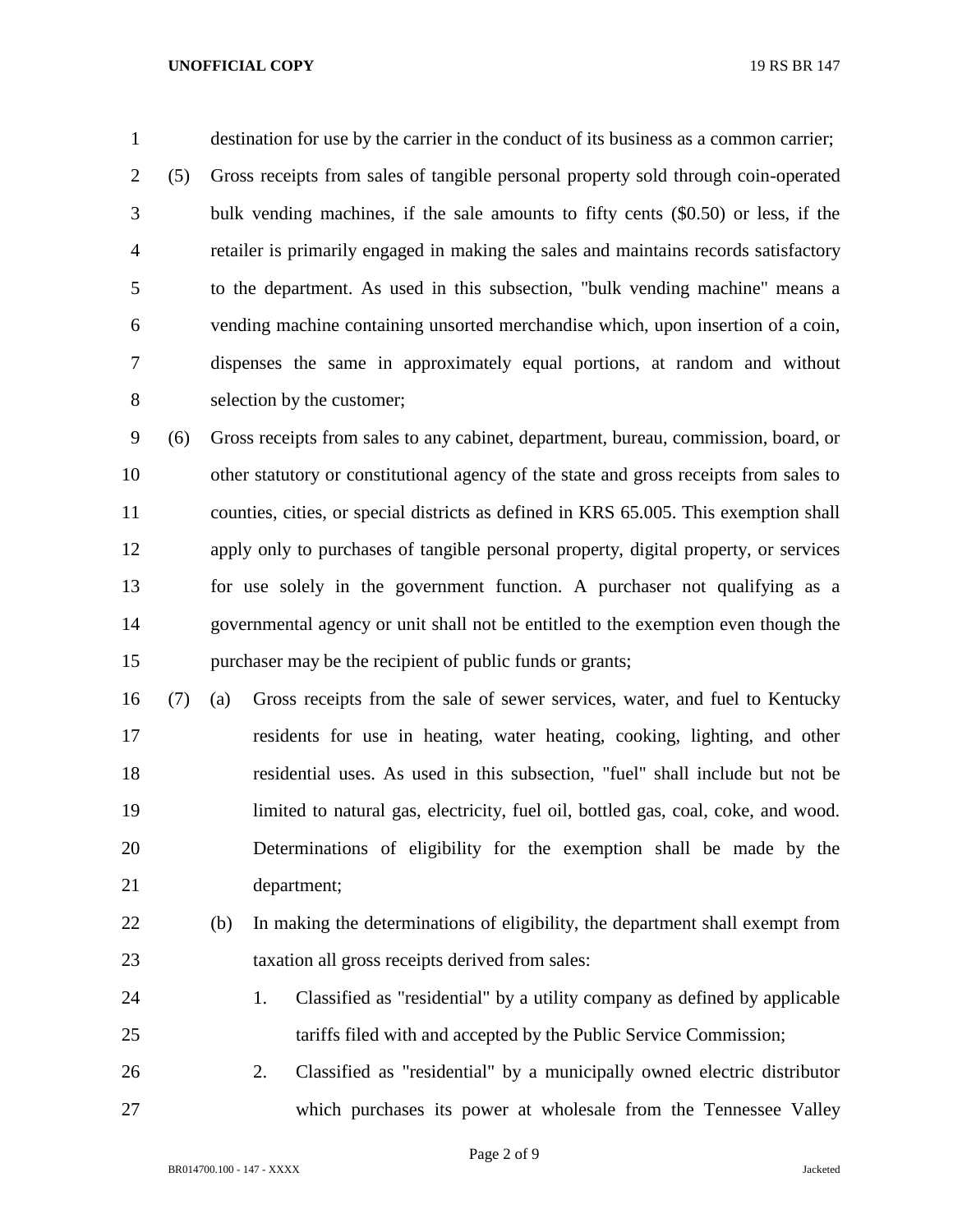- 3. Classified as "residential" by the governing body of a municipally owned electric distributor which does not purchase its power from the Tennessee Valley Authority, if the "residential" classification is reasonably consistent with the definitions of "residential" contained in tariff filings accepted and approved by the Public Service Commission with respect to utilities which are subject to Public Service Commission regulation.
- If the service is classified as residential, use other than for "residential" purposes by the customer shall not negate the exemption;
- (c) The exemption shall not apply if charges for sewer service, water, and fuel are billed to an owner or operator of a multi-unit residential rental facility or mobile home and recreational vehicle park other than residential classification; and
- (d) The exemption shall apply also to residential property which may be held by legal or equitable title, by the entireties, jointly, in common, as a condominium, or indirectly by the stock ownership or membership representing the owner's or member's proprietary interest in a corporation owning a fee or a leasehold initially in excess of ninety-eight (98) years;
- (8) Gross receipts from sales to an out-of-state agency, organization, or institution exempt from sales and use tax in its state of residence when that agency, organization, or institution gives proof of its tax-exempt status to the retailer and the retailer maintains a file of the proof;
- (9) (a) Gross receipts derived from the sale of, the following tangible personal property to a manufacturer or industrial processor if the property is to be directly used in the manufacturing or industrial processing process of tangible personal property at a plant facility and which will be for sale: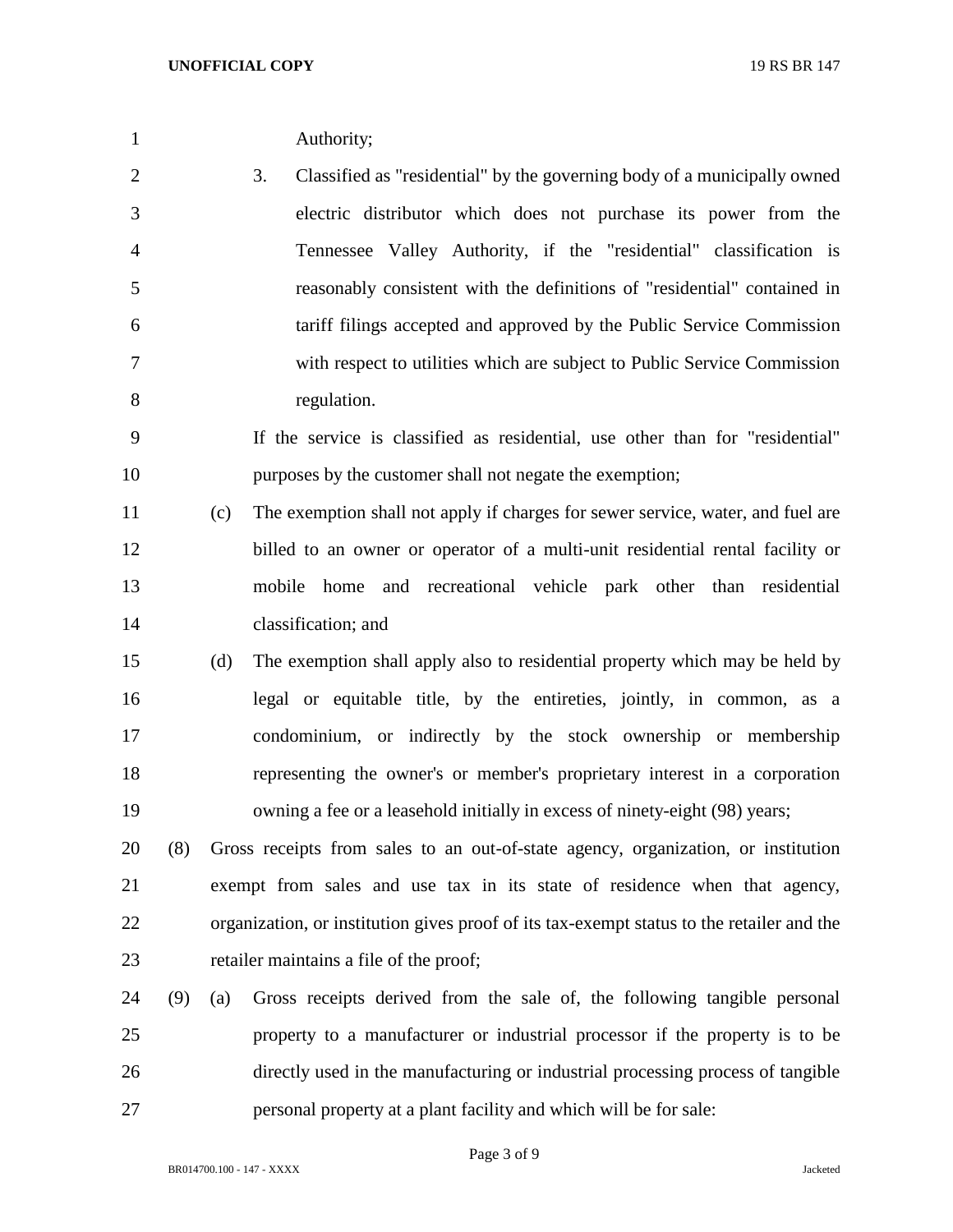- 
- 1. Materials which enter into and become an ingredient or component part 2 of the manufactured product;
- 2. Other tangible personal property which is directly used in the manufacturing or industrial processing process, if the property has a useful life of less than one (1) year. Specifically these items are categorized as follows:
- a. Materials. This refers to the raw materials which become an ingredient or component part of supplies or industrial tools exempt under subdivisions b. and c. below;
- b. Supplies. This category includes supplies such as lubricating and compounding oils, grease, machine waste, abrasives, chemicals, solvents, fluxes, anodes, filtering materials, fire brick, catalysts, dyes, refrigerants, and explosives. The supplies indicated above need not come in direct contact with a manufactured product to be exempt. "Supplies" does not include repair, replacement, or spare parts of any kind; and
- c. Industrial tools. This group is limited to hand tools such as jigs, dies, drills, cutters, rolls, reamers, chucks, saws, and spray guns and to tools attached to a machine such as molds, grinding balls, grinding wheels, dies, bits, and cutting blades. Normally, for industrial tools to be considered directly used in the manufacturing or industrial processing process, they shall come into direct contact with the product being manufactured or processed; and
- 3. Materials and supplies that are not reusable in the same manufacturing or industrial processing process at the completion of a single manufacturing or processing cycle. A single manufacturing cycle shall be considered to be the period elapsing from the time the raw materials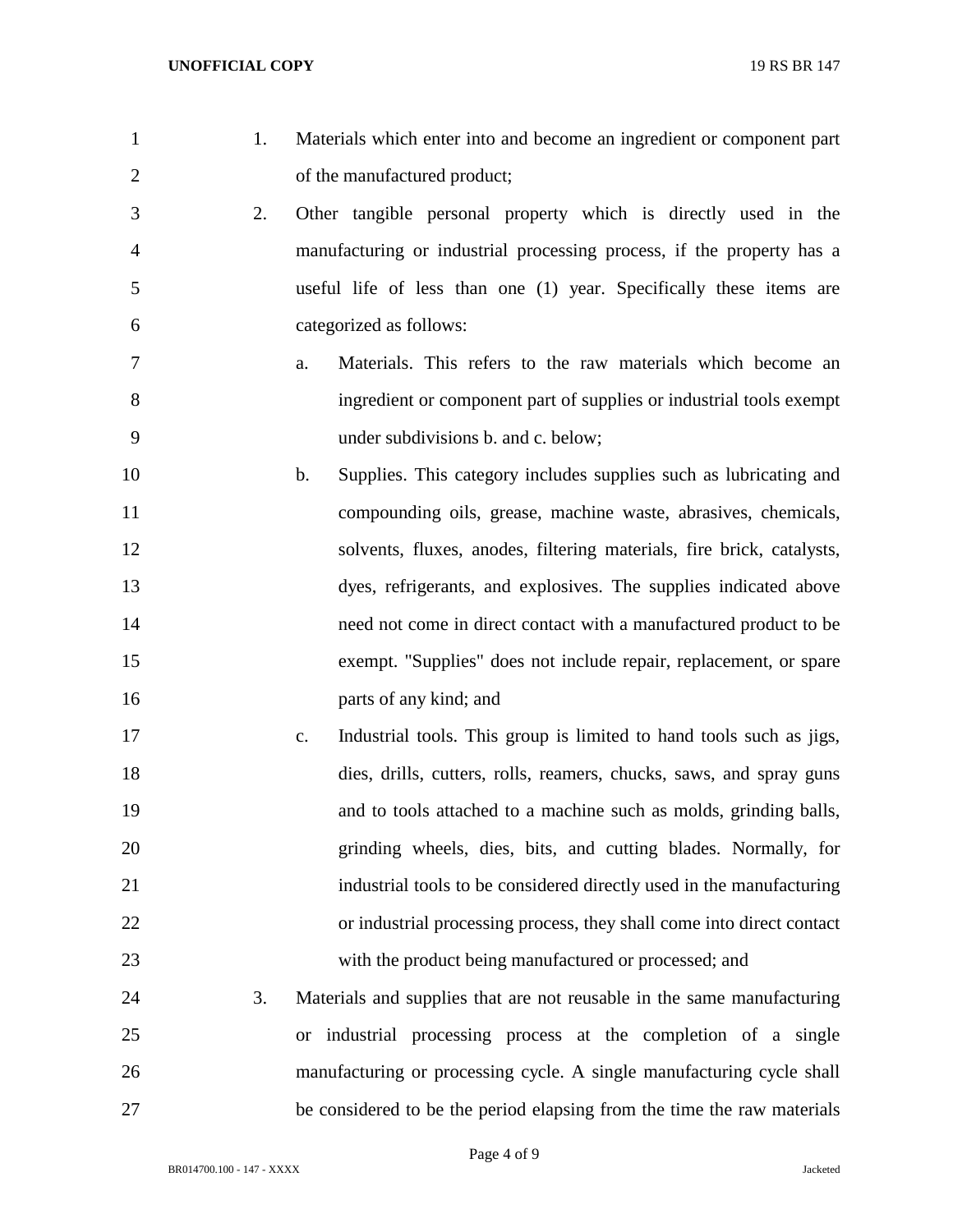| $\mathbf{1}$   |     | enter into the manufacturing process until the finished product emerges                   |
|----------------|-----|-------------------------------------------------------------------------------------------|
| $\overline{2}$ |     | at the end of the manufacturing process.                                                  |
| 3              | (b) | The property described in paragraph (a) of this subsection shall be regarded as           |
| 4              |     | having been purchased for resale.                                                         |
| 5              | (c) | For purposes of this subsection, a manufacturer or industrial processor                   |
| 6              |     | includes an individual or business entity that performs only part of the                  |
| 7              |     | manufacturing or industrial processing activity, and the person or business               |
| 8              |     | entity need not take title to tangible personal property that is incorporated into,       |
| 9              |     | or becomes the product of, the activity.                                                  |
| 10             | (d) | The exemption provided in this subsection does not include repair,                        |
| 11             |     | replacement, or spare parts;                                                              |
| 12             |     | (10) Any water use fee paid or passed through to the Kentucky River Authority by          |
| 13             |     | facilities using water from the Kentucky River basin to the Kentucky River                |
| 14             |     | Authority in accordance with KRS 151.700 to 151.730 and administrative                    |
| 15             |     | regulations promulgated by the authority;                                                 |
| 16             |     | (11) Gross receipts from the sale of newspaper inserts or catalogs purchased for storage, |
| 17             |     | use, or other consumption outside this state and delivered by the retailer's own          |
| 18             |     | vehicle to a location outside this state, or delivered to the United States Postal        |
| 19             |     | Service, a common carrier, or a contract carrier for delivery outside this state,         |
| 20             |     | regardless of whether the carrier is selected by the purchaser or retailer or an agent    |
| 21             |     | or representative of the purchaser or retailer, or whether the F.O.B. is retailer's       |
| 22             |     | shipping point or purchaser's destination.                                                |
| 23             | (a) | As used in this subsection:                                                               |
| 24             |     | "Catalogs" means tangible personal property that is printed to the special<br>1.          |
| 25             |     | order of the purchaser and composed substantially of information                          |
| 26             |     | regarding goods and services offered for sale; and                                        |
| 27             |     | "Newspaper inserts" means printed materials that are placed in or<br>2.                   |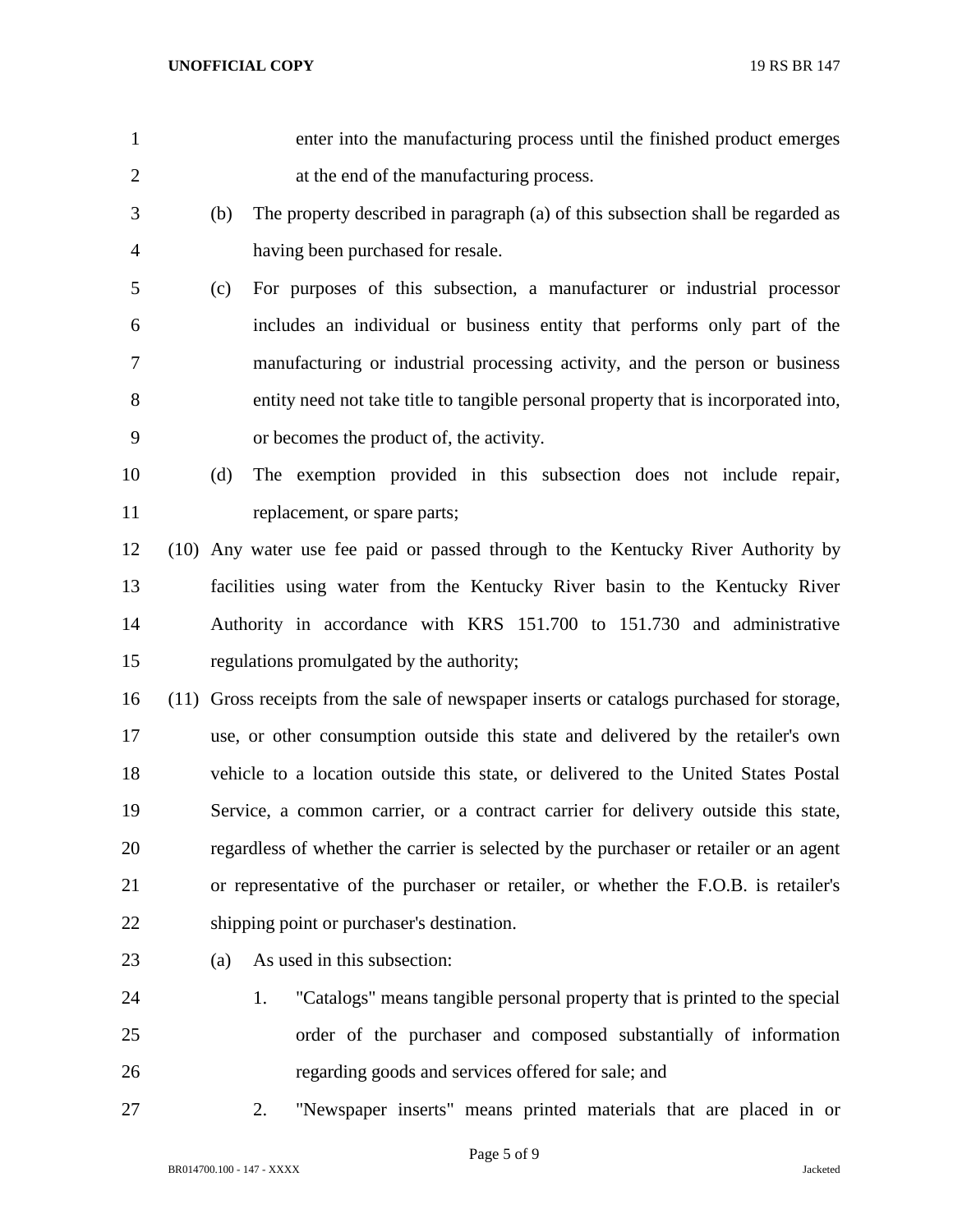| $\mathbf{1}$   |     | distributed with a newspaper of general circulation.                                      |
|----------------|-----|-------------------------------------------------------------------------------------------|
| $\overline{c}$ | (b) | The retailer shall be responsible for establishing that delivery was made to a            |
| 3              |     | non-Kentucky location through shipping documents or other credible evidence               |
| $\overline{4}$ |     | as determined by the department;                                                          |
| 5              |     | (12) Gross receipts from the sale of water used in the raising of equine as a business;   |
| 6              |     | (13) Gross receipts from the sale of metal retail fixtures manufactured in this state and |
| 7              |     | purchased for storage, use, or other consumption outside this state and delivered by      |
| $8\,$          |     | the retailer's own vehicle to a location outside this state, or delivered to the United   |
| 9              |     | States Postal Service, a common carrier, or a contract carrier for delivery outside       |
| 10             |     | this state, regardless of whether the carrier is selected by the purchaser or retailer or |
| 11             |     | an agent or representative of the purchaser or retailer, or whether the F.O.B. is the     |
| 12             |     | retailer's shipping point or the purchaser's destination.                                 |
| 13             | (a) | As used in this subsection, "metal retail fixtures" means check stands and                |
| 14             |     | belted and nonbelted checkout counters, whether made in bulk or pursuant to               |
| 15             |     | specific purchaser specifications, that are to be used directly by the purchaser          |
| 16             |     | or to be distributed by the purchaser.                                                    |
| 17             | (b) | The retailer shall be responsible for establishing that delivery was made to a            |
| 18             |     | non-Kentucky location through shipping documents or other credible evidence               |
| 19             |     | as determined by the department;                                                          |
| 20             |     | (14) Gross receipts from the sale of unenriched or enriched uranium purchased for         |
| 21             |     | ultimate storage, use, or other consumption outside this state and delivered to a         |
| 22             |     | common carrier in this state for delivery outside this state, regardless of whether the   |
| 23             |     | carrier is selected by the purchaser or retailer, or is an agent or representative of the |
| 24             |     | purchaser or retailer, or whether the F.O.B. is the retailer's shipping point or          |
| 25             |     | purchaser's destination;                                                                  |
| 26             |     | (15) Amounts received from a tobacco buydown. As used in this subsection, "buydown"       |

means an agreement whereby an amount, whether paid in money, credit, or

Page 6 of 9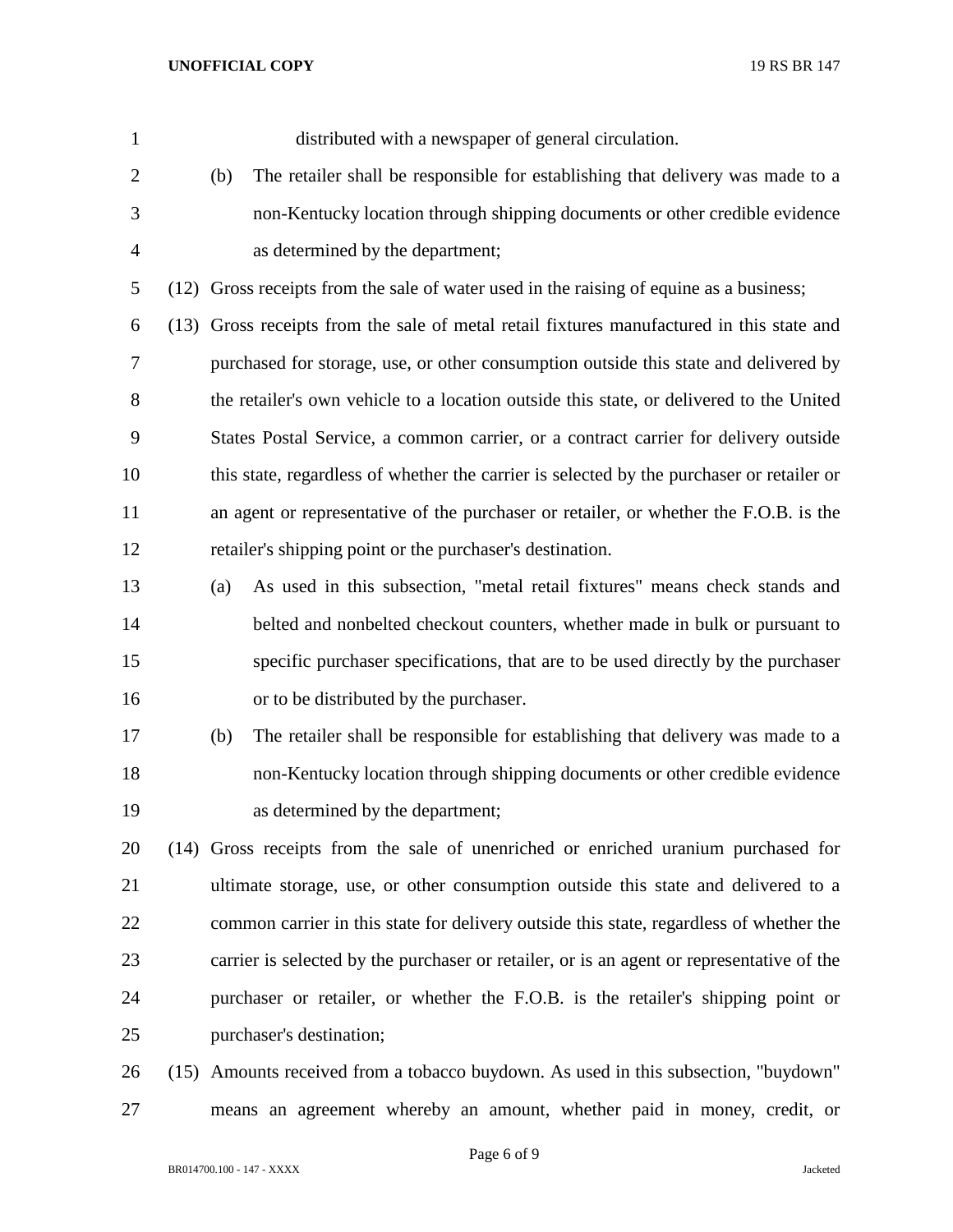## **UNOFFICIAL COPY** 19 RS BR 147

| $\mathbf{1}$   |      |                                                                                        |                                       | otherwise, is received by a retailer from a manufacturer or wholesaler based upon         |  |  |
|----------------|------|----------------------------------------------------------------------------------------|---------------------------------------|-------------------------------------------------------------------------------------------|--|--|
| $\overline{2}$ |      |                                                                                        |                                       | the quantity and unit price of tobacco products sold at retail that requires the retailer |  |  |
| 3              |      |                                                                                        |                                       | to reduce the selling price of the product to the purchaser without the use of a          |  |  |
| $\overline{4}$ |      |                                                                                        |                                       | manufacturer's or wholesaler's coupon or redemption certificate;                          |  |  |
| 5              |      |                                                                                        |                                       | (16) Gross receipts from the sale of tangible personal property or digital property       |  |  |
| 6              |      |                                                                                        |                                       | returned by a purchaser when the full sales price is refunded either in cash or credit.   |  |  |
| 7              |      |                                                                                        |                                       | This exclusion shall not apply if the purchaser, in order to obtain the refund, is        |  |  |
| 8              |      |                                                                                        |                                       | required to purchase other tangible personal property or digital property at a price      |  |  |
| 9              |      |                                                                                        |                                       | greater than the amount charged for the property that is returned;                        |  |  |
| 10             | (17) |                                                                                        |                                       | Gross receipts from the sales of gasoline and special fuels subject to tax under KRS      |  |  |
| 11             |      |                                                                                        | Chapter 138;                          |                                                                                           |  |  |
| 12             |      | (18) The amount of any tax imposed by the United States upon or with respect to retail |                                       |                                                                                           |  |  |
| 13             |      |                                                                                        |                                       | sales, whether imposed on the retailer or the consumer, not including any                 |  |  |
| 14             |      |                                                                                        | manufacturer's excise or import duty; |                                                                                           |  |  |
| 15             |      |                                                                                        |                                       | (19) Gross receipts from the sale of any motor vehicle as defined in KRS 138.450 which    |  |  |
| 16             |      | is:                                                                                    |                                       |                                                                                           |  |  |
| 17             |      | (a)                                                                                    |                                       | Sold to a Kentucky resident, registered for use on the public highways, and               |  |  |
| 18             |      |                                                                                        |                                       | upon which any applicable tax levied by KRS 138.460 has been paid; or                     |  |  |
| 19             |      | (b)                                                                                    |                                       | Sold to a nonresident of Kentucky if the nonresident registers the motor                  |  |  |
| 20             |      |                                                                                        |                                       | vehicle in a state that:                                                                  |  |  |
| 21             |      |                                                                                        | 1.                                    | Allows residents of Kentucky to purchase motor vehicles without                           |  |  |
| 22             |      |                                                                                        |                                       | payment of that state's sales tax at the time of sale; or                                 |  |  |
| 23             |      |                                                                                        | 2.                                    | Allows residents of Kentucky to remove the vehicle from that state                        |  |  |
| 24             |      |                                                                                        |                                       | within a specific period for subsequent registration and use in Kentucky                  |  |  |
| 25             |      |                                                                                        |                                       | without payment of that state's sales tax;                                                |  |  |
| 26             |      |                                                                                        |                                       | $(20)$ Gross receipts from the sale of a semi-trailer as defined in KRS 189.010(12) and   |  |  |
| 27             |      |                                                                                        |                                       | trailer as defined in KRS $189.010(17)$ ;                                                 |  |  |

Page 7 of 9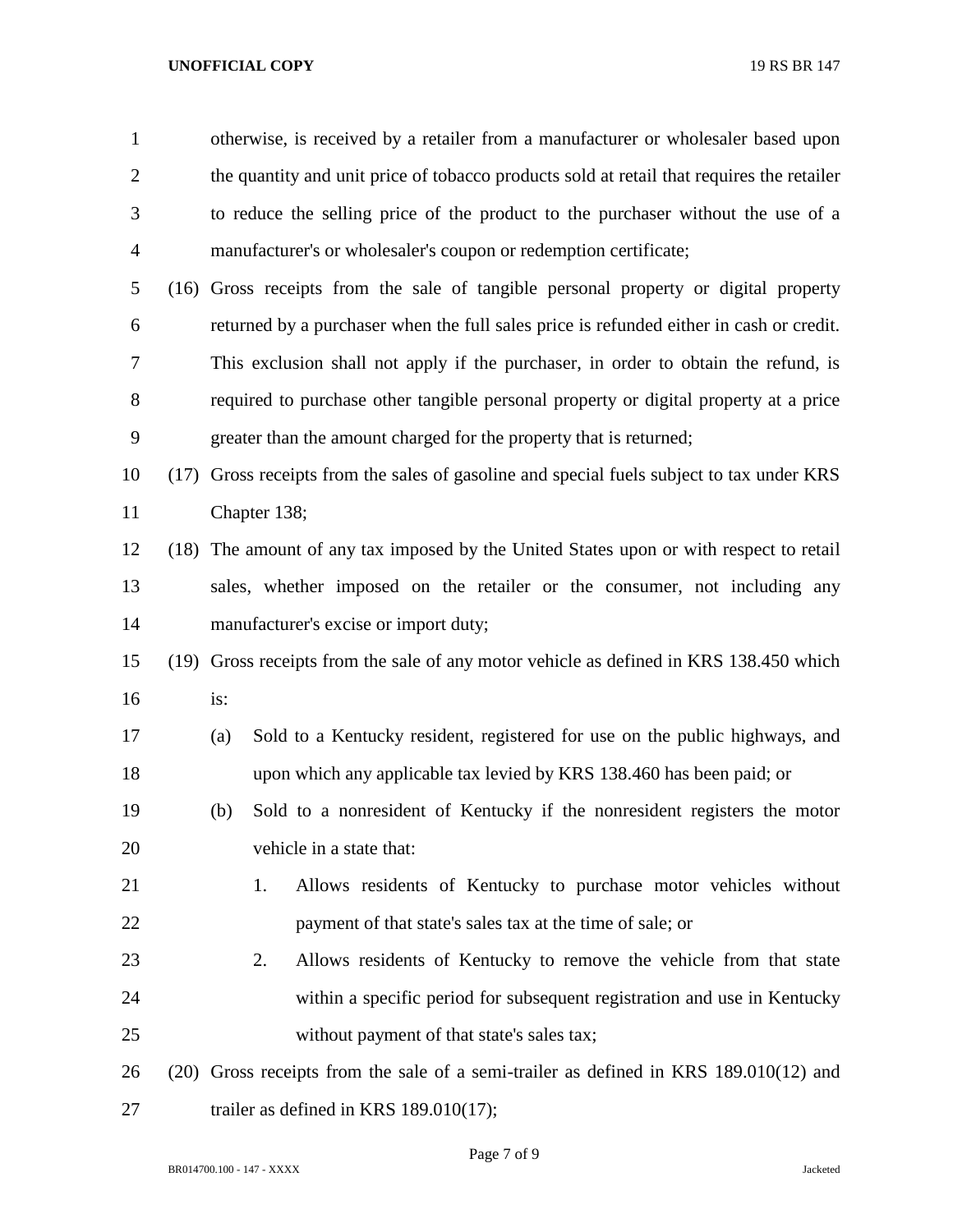## **UNOFFICIAL COPY** 19 RS BR 147

| $\mathbf{1}$ |      | (21) Gross receipts from the first fifty thousand dollars (\$50,000) in sales of admissions |  |  |  |
|--------------|------|---------------------------------------------------------------------------------------------|--|--|--|
| 2            |      | to county fairs held in Kentucky in any calendar year by a nonprofit county fair            |  |  |  |
| 3            |      | board;                                                                                      |  |  |  |
| 4            | (22) | Gross receipts from the collection of:                                                      |  |  |  |
| 5            |      | Any fee or charge levied by a local government pursuant to KRS 65.760;<br>(a)               |  |  |  |
| 6            |      | The charge imposed by KRS $65.7629(3)$ ;<br>(b)                                             |  |  |  |
| 7            |      | The fee imposed by KRS 65.7634; and<br>(c)                                                  |  |  |  |
| 8            |      | (d)<br>The service charge imposed by KRS 65.7636; [and]                                     |  |  |  |
| 9            | (23) | Gross receipts derived from charges for labor or services to apply, install, repair, or     |  |  |  |
| 10           |      | maintain tangible personal property directly used in manufacturing or industrial            |  |  |  |
| 11           |      | processing process, and that is not otherwise exempt under subsection (9) of this           |  |  |  |
| 12           |      | section or KRS 139.480(10), if the charges for labor or services are separately stated      |  |  |  |
| 13           |      | on the invoice, bill of sale, or similar document given to purchaser;                       |  |  |  |
| 14           | (24) | Gross receipts derived from charges for small animal veterinarian services to               |  |  |  |
| 15           |      | spay, neuter, or vaccinate an animal, which are charged by either:                          |  |  |  |
| 16           |      | local government animal shelter or nonprofit animal welfare<br>(a)<br>A                     |  |  |  |
| 17           |      | <u>organization to an individual; or</u>                                                    |  |  |  |
| 18           |      | A veterinarian providing services to a local government animal shelter or<br>(b)            |  |  |  |
| 19           |      | nonprofit animal welfare organization if the veterinarian:                                  |  |  |  |
| 20           |      | Is volunteering his or her services at a free or reduced rate to the                        |  |  |  |
| 21           |      | shelter or organization; or                                                                 |  |  |  |
| 22           |      | Has contracted with the shelter or organization to perform the listed<br>2.                 |  |  |  |
| 23           |      | procedures as part of the shelter's or organization's continuing                            |  |  |  |
| 24           |      | mission; and                                                                                |  |  |  |
| 25           |      | (25) Gross receipts derived from the transfer or adoption fees of a pet to an individual    |  |  |  |
| 26           |      | <u>from a local government animal shelter or nonprofit animal welfare</u>                   |  |  |  |
| 27           |      | <u>organization</u> .                                                                       |  |  |  |

Page 8 of 9